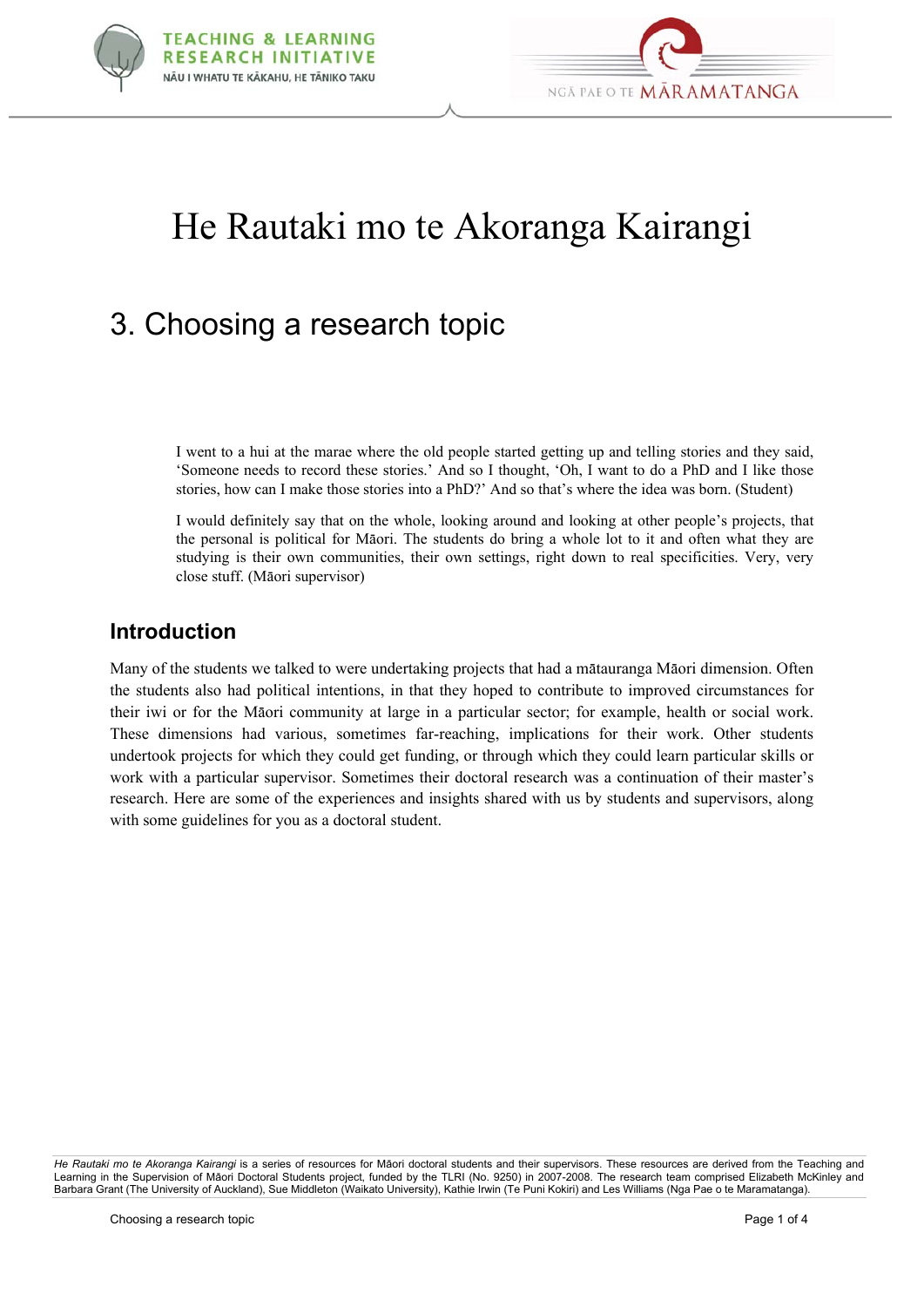# **Topics often came from the heart of students' lives**

The chief of health for [my] tribe said, 'I need you back here next week because you have to do at least a master's on this topic, preferably a PhD please.' So I was corralled into doing the PhD on behalf of the tribe, it was not my idea, and I'm thoroughly enjoying it. (Student)

I feel very passionate about the knowledge that I'd acquired, particularly from my grandmother when I was a child, and I felt that definitely I had something to contribute. And to be recognised, one has to produce a certain academic status, or a certain academic standard, and the doctorate was the benchmark. (Student)

My supervisor knew I'd already done all that work and it was a passion, it was an interest of mine. So it was just a case of marrying it together, that passion and interest, into a formal sort of arrangement. (Student)

Many students were researching topics and questions that had a strong connection with their identity as Mäori, with their whänau or iwi, or Mäori at large. For example, some students described being *given* their thesis topic by members of their iwi. In these cases complex accountabilities ensued and the ownership of the doctoral work was not simply the student's. Sometimes the process of doing the research involved intense mentoring or grooming for leadership from a key player in the iwi and so there would be reciprocal responsibilities. Some students designed their research projects to highlight and to validate traditional knowledge. For example, one saw her doctorate as giving status to her grandmother's teachings, while another moved between the worlds of intellectual and spiritual knowing, and yet another's thesis presented a defence of the contemporary pedagogical importance of traditional narrative forms. These kinds of examples illustrate different ways in which a Mäori doctoral student's thesis work may have to navigate not only separated, and seemingly incommensurate, knowledge domains but also potentially difficult emotions that may result from competing allegiances—to iwi or loved relatives on the one hand, and to the academic disciplinary community on the other.

# **Topics were often interdisciplinary in scope**

I'd ask the students what their thesis was and it was great, you know, a fantastic idea. And I was saying, 'Well, how are you doing that?' Then I actually realised that the idea's actually all they've got. There's real difficulty, they can't drill down and a lot of this is either because they've come from interdisciplinary backgrounds and they've shifted from, say, education and now they're doing something that's sort of pushing for the Mäori focus. And often they aren't familiar with—and in some cases can't even identify—what literatures they are going to need to do this piece of work. (Mäori supervisor)

The student was very good at going off and reading and finding stuff from all sorts of other disciplines and bringing it together. So it felt like she was going well, but I didn't quite realise, until some time had gone on, that it was somewhat directionless. (Non-Mäori supervisor)

My topic didn't fit into indigenous funding and indigenous didn't fit into the research field's funding, so I was declined by every scholarship I could find. (Student)

Many students were undertaking interdisciplinary work. This is a likely consequence of pursuing questions that have arisen through their own experience or the experiences of other members of their whänau or iwi. In other words, their research questions haven't arisen from "gaps in the literature" so much as from urgently felt social needs. Interdisciplinary work can pose challenges for finding a home department as well as supervision (because supervisors tend to be positioned within a disciplinary base). It can also pose a challenge for dealing adequately (as a doctorate requires) with a wider-than-usual range of literatures and concepts. This may become particularly clear at the examination stage: like supervisors, examiners tend to be situated within a home discipline, and they may apply their discipline's norms more or less singlemindedly in the examination process.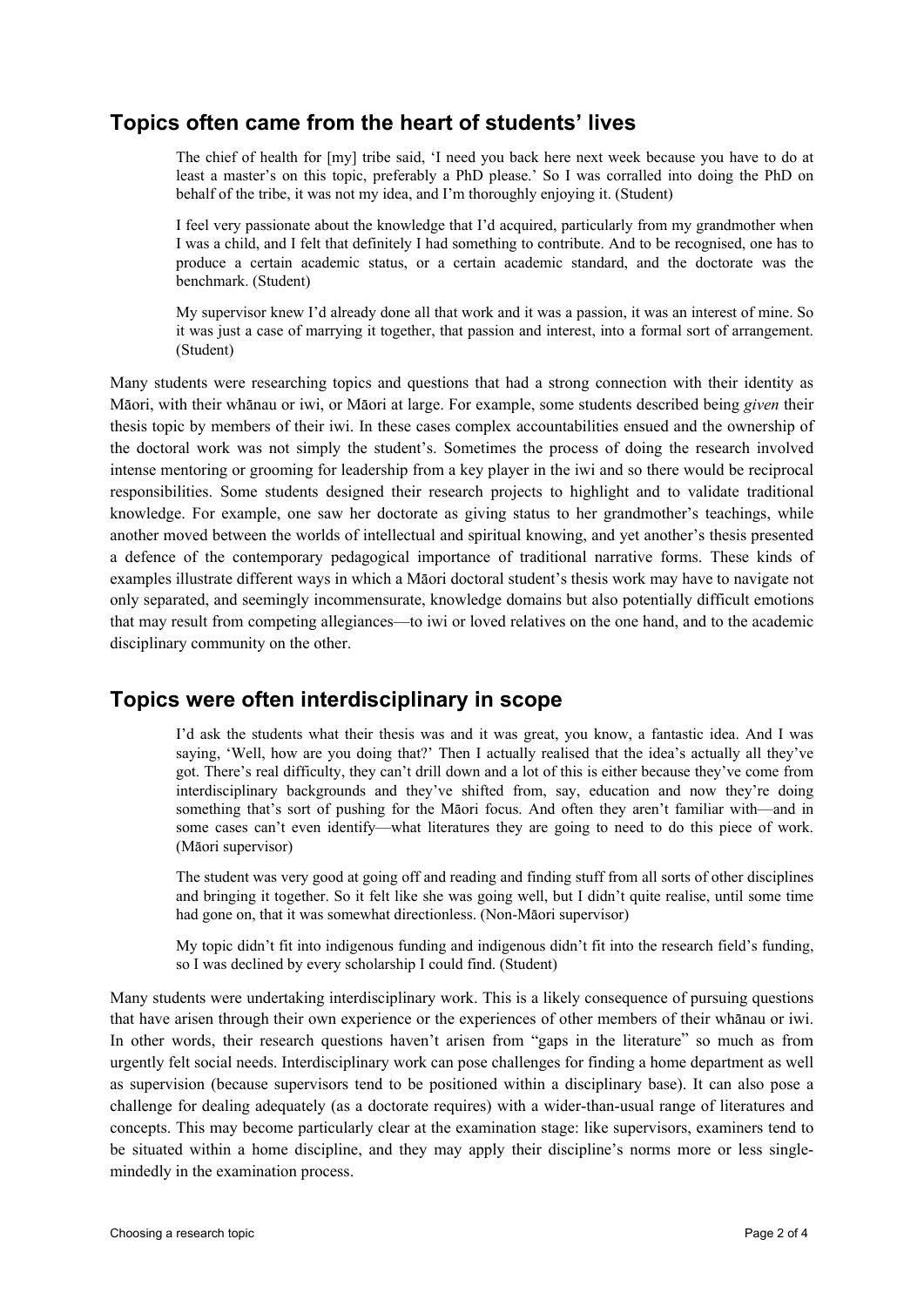## **Some research topics had very little literature**

I think the biggest challenge, though, is that Mäori students are working in whole new areas where there is no supporting literature. Where the literature that they're working with is full of gaps. Their question is, when you get to the nub of it, it's a real question in the real world but it's not a question in the literature world. (Mäori supervisor)

So when students come to me and say, 'Why should I read? Why should I refer to anything? No one says anything about Mäori, it's all international stuff, why should I read it?', I can come back quite strictly at them about the need to read, the need to learn about what other learned people have to say, the need to structure argument in certain kinds of ways. The need for a certain kind of logic, a linear logic. And they are great skills for you to have. You need them if you're gonna make a political difference in this environment. (Non-Mäori supervisor)

People told me, 'Don't do that topic, nobody's ever done that before.' I say, 'Precisely the reason to do it.' And then it's, 'Where's the literature?' And I'm like, 'Somebody's got to start this.' Then I thought to myself, 'Somebody's going to start this, jeepers, what am I saying?' Because I was more or less doing it because people told me not to do it, and all of a sudden I found out I was the only one doing it, and, yeah, it's going to be hard. (Student)

In contrast to the challenge posed by too much literature (sometimes found in interdisciplinary work), we found that another challenge for mätauranga Mäori research is that there is often very little published literature. This means the student does not have an established research context in which to situate their work, with which to dialogue, and through which to make their work more intelligible to other researchers. It means students will have to throw their reading nets quite widely, even a bit eclectically, in order to find literatures and arguments that they can connect their work with. Because, as the supervisor above says, through reading and understanding, doctoral students learn more deeply how to make their own arguments in ways that are valued within contemporary political spheres. In this sense, the lack of literature is an opportunity as well as a challenge.

## **Some topics came through supervisors or previous academic work**

I basically said to this potential supervisor, 'No, look I've got my dreams and I really want to go overseas to do my PhD.' And he was really lovely, he basically said to me, 'Well, I know a lot of people in this research community and we believe that a PhD in New Zealand has greater value than an overseas one, because you don't work on one area of the project, you work on all of it.' And he said, 'I'll help you follow your dreams.' (Student)

My PhD is an extension of my master's. For my master's I did not have the tools and the resources at the time to do it properly in the time frame. That was a combination of the technology at the time and also the national controlling body was very precious about what I wanted to study. (Student)

Not all doctoral research topics arose from cultural or political concerns. In some disciplines research is very dependent on significant funding, and in these areas students were likely to be pursuing research topics that could attract funding or that already had funding. Sometimes they might have taken on a topic because they wanted to work with a particular supervisor who was a leading researcher in the area worldwide.

## **Some topics are dangerous**

It's dangerous when their topics are totally dependent on the fact that they work in an institution or they know a certain group of people with whom they want to do research. Because, you know, there's been a couple of cases where the person had a fight with the institution, got kicked out or left, so that study collapsed and they had to go and find another topic. (Mäori supervisor)